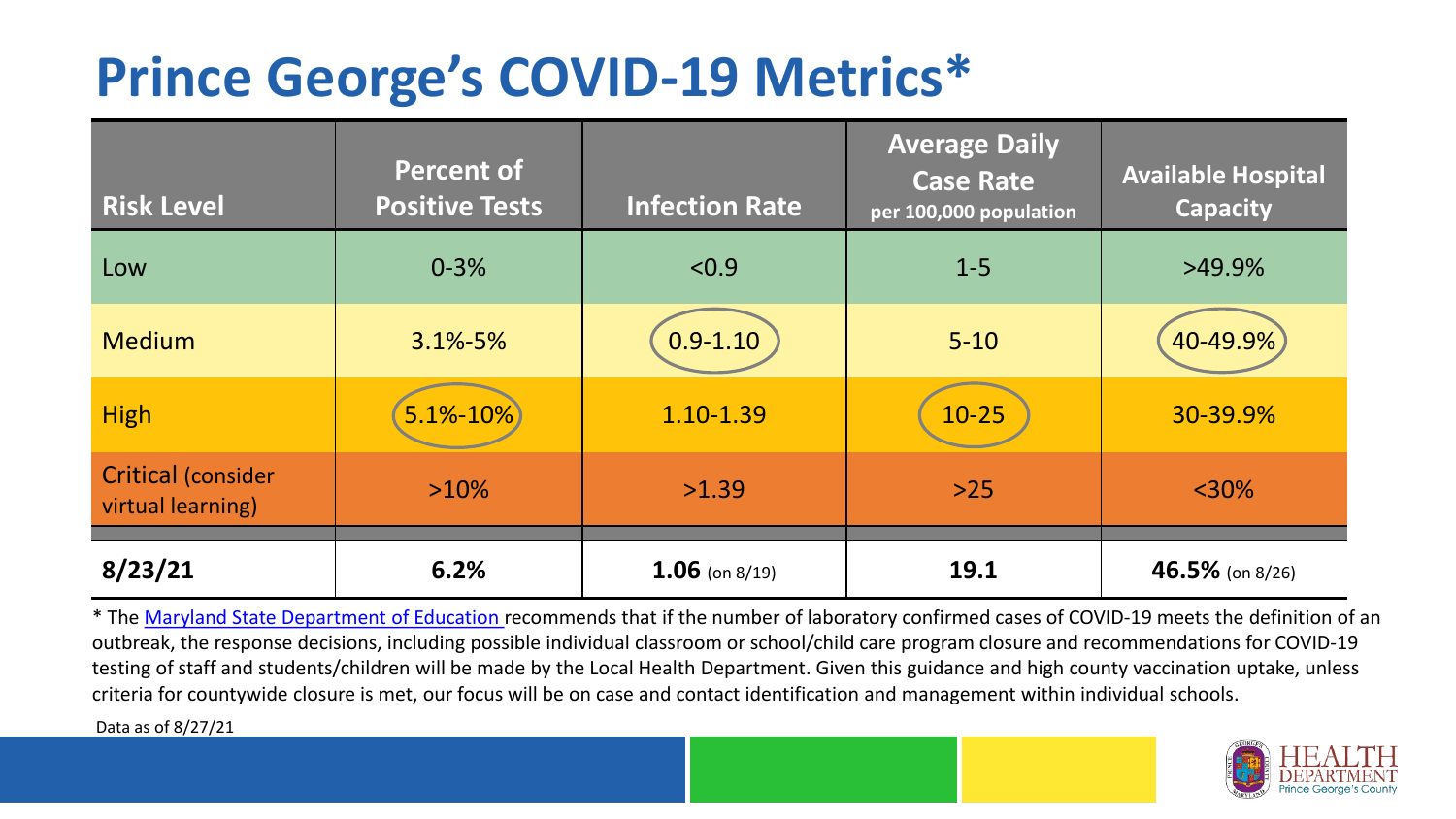# **COVID-19 Community Transmission and Vaccination**

Per the [CDC updated guidance for COVID-19 Prevention in K-12 Schools,](https://www.cdc.gov/coronavirus/2019-ncov/community/schools-childcare/k-12-guidance.html) vaccination is considered the leading prevention strategy for those who are eligible, and **Prince George's County exceeds the percentage of U.S. vaccinations for ages 12 and above**. The CDC also emphasizes using multiple prevention strategies together consistently, included universal indoor masking, as needed based on the level of community transmission and vaccine coverage.



\*County-specific data as of 8/27/21; all other data accessed on 8/27/21 at:<https://covid.cdc.gov/covid-data-tracker>

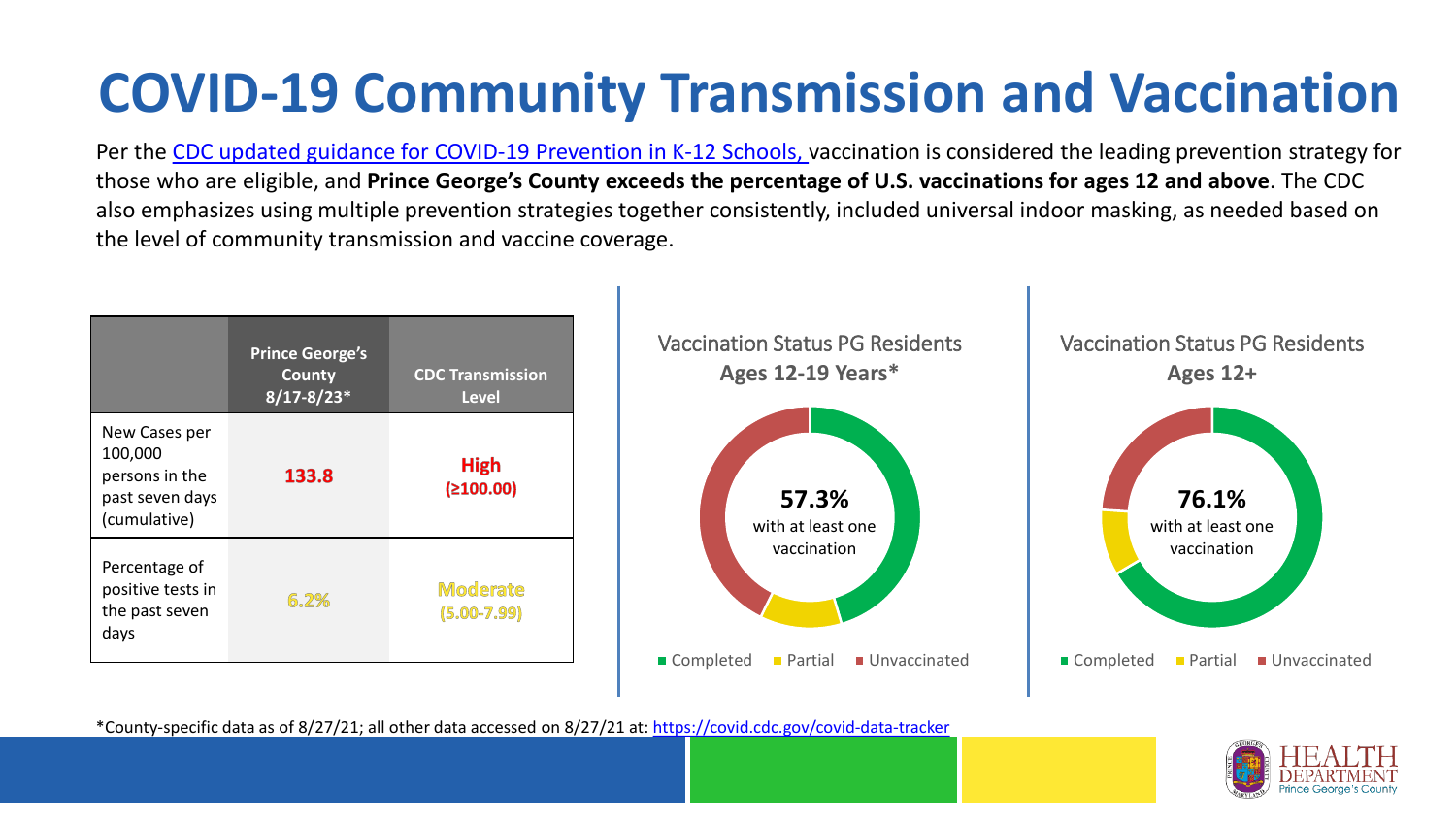### **Testing: Percent Positive** (past 7 days by test date)

The percent of tests returning as positive for county residents was **6.2% at the start of this week**. While we have remained above 6.0% for two weeks, we are no longer seeing a rapid increase.

3.1% 3.2% 3.4% 3.5% 3.8% 4.2% 4.5% 4.6% 4.7% 5.0% 5.2%  $5.7\%$  5.7%  $5.7\%$   $5.9\%$  6.0%  $6.2\%$   $6.3\%$   $6.2\%$   $6.2\%$   $6.3\%$   $6.4\%$   $6.4\%$   $6.2\%$   $6.1\%$   $6.1\%$   $6.2\%$   $6.1\%$   $6.2\%$   $6.1\%$   $6.2\%$   $6.1\%$   $6.2\%$   $6.1\%$   $6.2\%$   $6.1\%$   $6.2\%$   $6.1\%$   $6.2\%$   $6.$ 0.0% 1.0% 2.0% 3.0% 4.0% 5.0% 6.0% 7.0% 25-Jul 26-Jul 27-Jul 28-Jul 29-Jul 30-Jul 31-Jul 1-Aug 2-Aug 3-Aug 4-Aug 5-Aug 6-Aug 7-Aug 8-Aug 9-Aug 10-Aug 11-Aug 12-Aug 13-Aug 14-Aug 15-Aug 16-Aug 17-Aug 18-Aug 19-Aug 20-Aug 21-Aug 22-Aug 23-Aug

**Percent of Positive COVID-19 Tests by Date Collected** (as of 8/27/21)

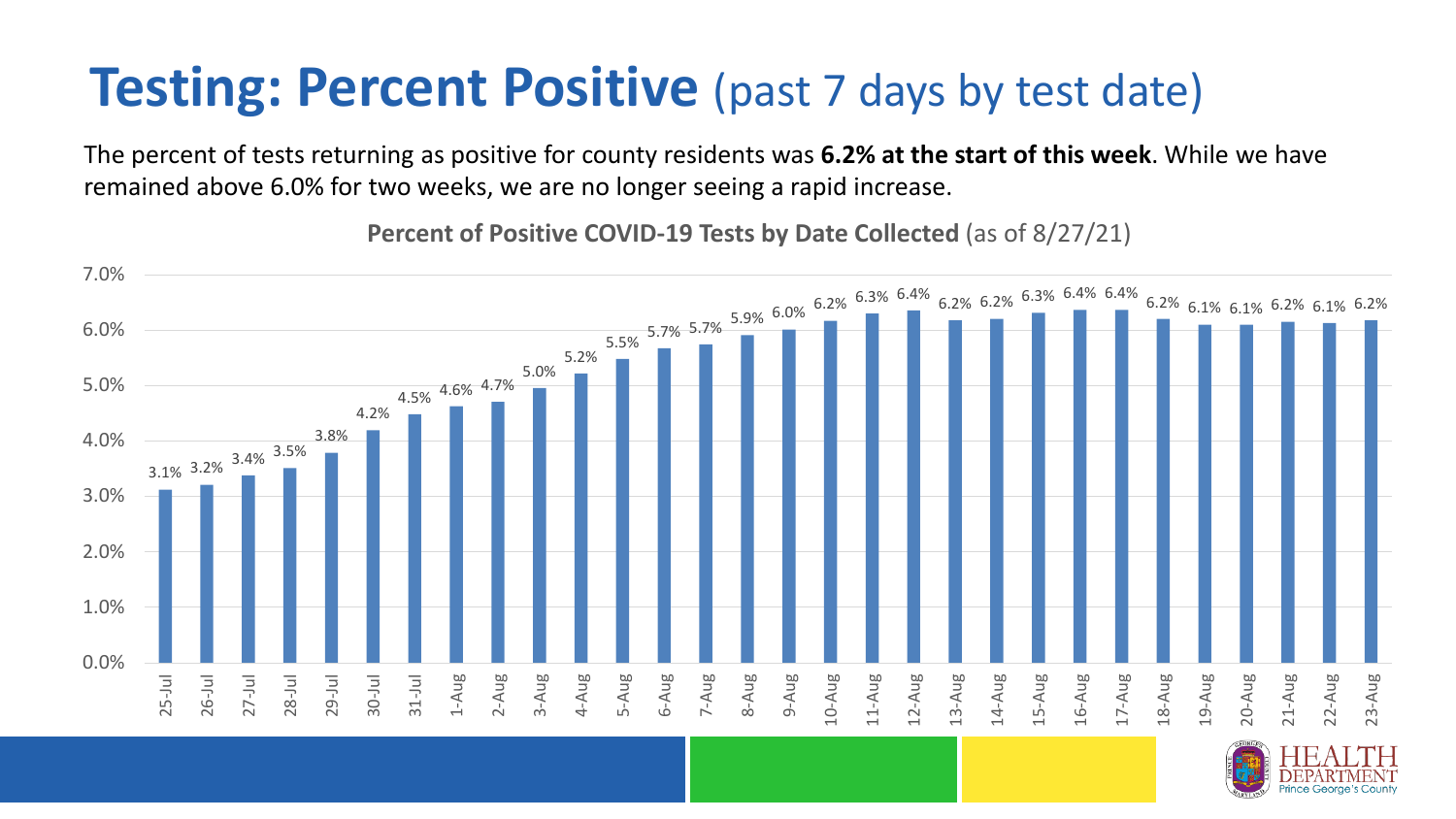## **Infection Rate for Prince George's County**



#### **Estimated by CovidActNow.org**

Last updated 8/27/2021. Each data point is a 14-day weighted average. Presented as the most recent seven days of data as a dashed line, as data is often revised by states several days after reporting.

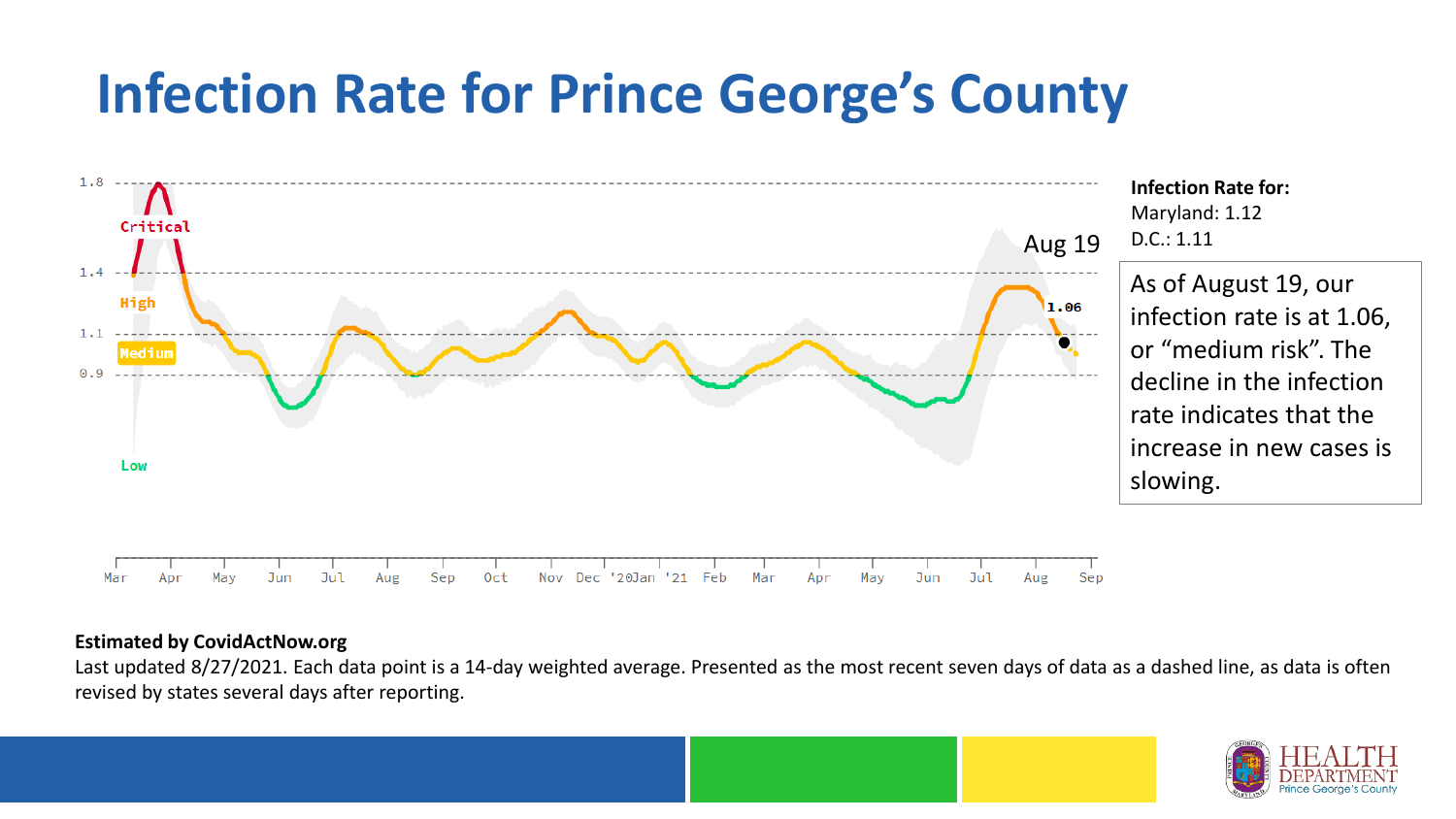### **Average Daily Case Rate** (7-day Average by test date)

**Our daily case rate at the start of this week was 19.1 new cases per 100,000 residents.** The current case rate is over three times higher compared to one month ago (5.7 per 100,000 residents on 7/23). We have remained "high risk" or above 10.0 for over three weeks.



**Average New COVID-19 Cases Per Day Per 100,000 Residents**

Data as of 8/27/21